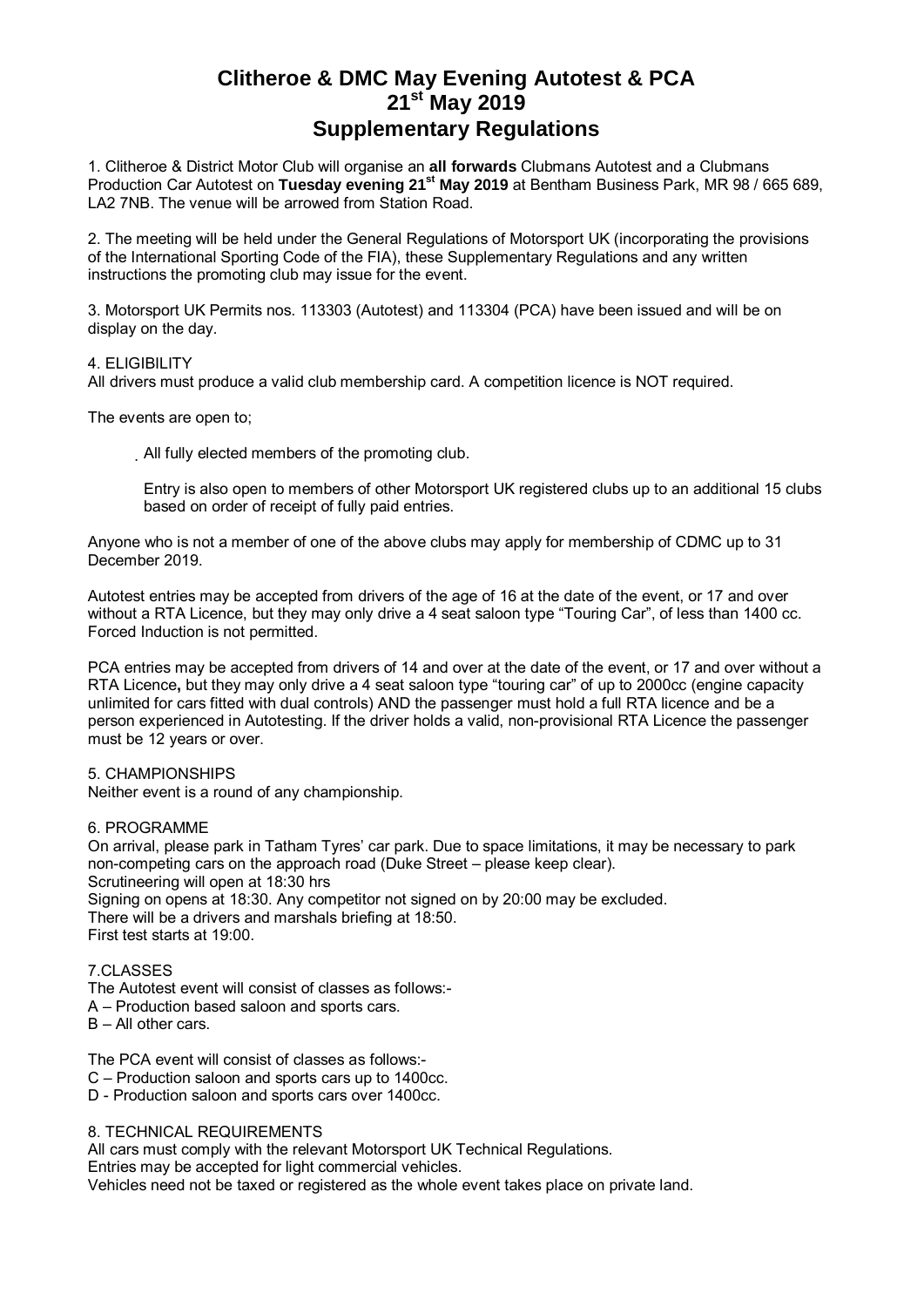## 9. AWARDS

No awards will be presented.

#### 10. ENTRIES

The entry list opens on publication of these SRs and closes finally on **Tuesday 21st May 2019.** Entries will be accepted in order of receipt.

The entry fee per competitor is CDMC members – free, non-members £5.

All entries must be made on the official entry form and accompanied by the appropriate fee.

#### **Please contact the Clerk of Course (details below) to reserve an entry. Bring a completed entry form and the entry fee with you on the night.**

The maximum combined entry for the events, is 20, the minimum is 5. The minimum entry for each class is 3. Should either of the minimum entries not be reached then the organisers reserve the right to cancel the event or amalgamate classes as necessary.

**No final instructions will be issued** - if you need any further information, please contact the Clerk of Course.

| 11.OFFICIALS               |                                                         |
|----------------------------|---------------------------------------------------------|
| Club Steward               | tba                                                     |
| Clerk of the Course -      | Steve Lewis tel. 07743 758036 email slewisbb1@gmail.com |
| Secretary of the Meeting - | <b>Steve Lewis</b>                                      |
| Chief Timekeeper -         | tba                                                     |
| <b>Chief Marshal-</b>      | tba                                                     |
| Scrutineer                 | tba                                                     |

Please do not contact any official after 21:00.

12. MARKING AND PENALTIES

Will be as Table M.7. except the following which are modified:

| Time taken completing the course             | Actual time taken                            |
|----------------------------------------------|----------------------------------------------|
| Striking a cone or barrier, any other course | 5 seconds per offence                        |
| marker or crossing the boundary of the       |                                              |
| course                                       |                                              |
| Failure to stop astride the stop line        | 5 seconds                                    |
| Taking an incorrect route on any course      | Maximum Time                                 |
| (WrongTest) *                                |                                              |
| Completing a test in a time exceeding the    | Maximum Time                                 |
| maximum                                      |                                              |
| Maximum Time                                 | Maximum time quickest time in class for that |
|                                              | course, plus 30 seconds                      |

\* If a driver returns to the point of their mistake, and then completes the test correctly, a wrong test does not apply.

For the PCA, each driver will have two or more runs at each layout, the run with the slowest time, including penalties, will be discarded in calculating the results.

#### 13. RESULTS

Provisional results will be published as soon as possible after the event. Protests must be made in accordance with C5. Awards will be presented at the venue.

#### 14. GENERAL

**All drivers must marshal when required.** Failure to do so without the Clerk Of Course/Chief Marshal's permission will be a maximum score for that/those tests.

**The tests will be all forwards and will be run on one test site**.

Timing will be by hand held stop watches timed to 0.1 seconds.

The starting signal will be "in your own time".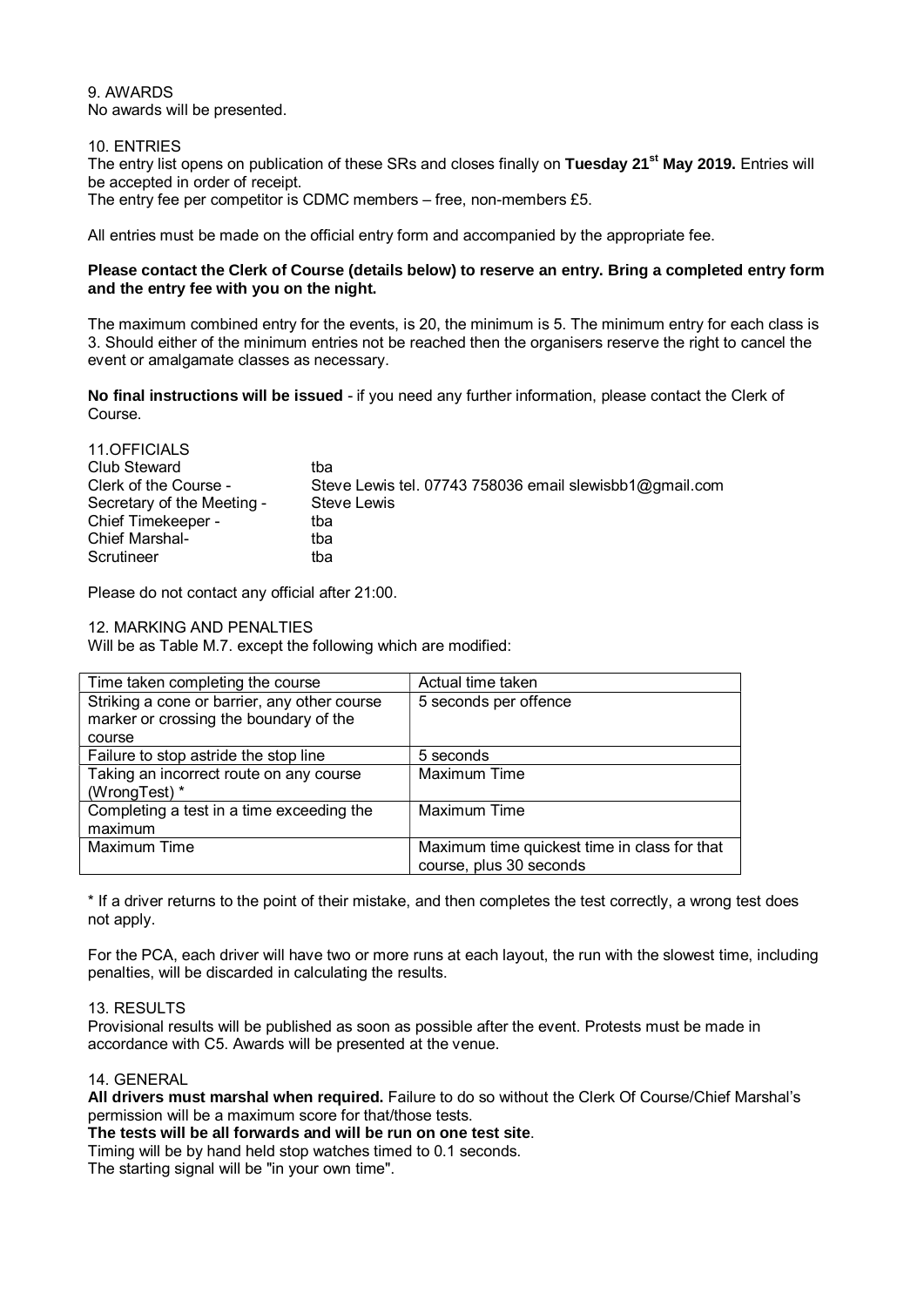15. Practising will not be allowed (M3.5), any competitor performing handbrake turns or the like in the paddock and surrounding areas may be excluded.

16.IDENTIFICATION

Competitors will be identified by numbers which will be provided by the organisers.

17. All other GRs of the Motorsport UK apply as written except for the following which are amendments, a. M4.2. Pylons may be less than 1 metre in height.

b. M17.1. Vehicles need not be licensed for road use as the whole event takes place on a private land.

c H30 & 31. Entry fees will only be refunded if notice is given in writing. An administration fee of £4.00 may be deducted from the refund

of entry fee.

d. D17. A vehicle may be entered up to three times, to be driven by different drivers.

18. All officials, and competitors while acting as marshals, will be judges of fact for the purposes stated in G10.

19. All details of tests will be available at "signing on.".

20. DATA PROTECTION & PRIVACY.

CDMC's Privacy Notice is available on the club's website at http://www.clitheroedmc.co.uk/privacy.htm.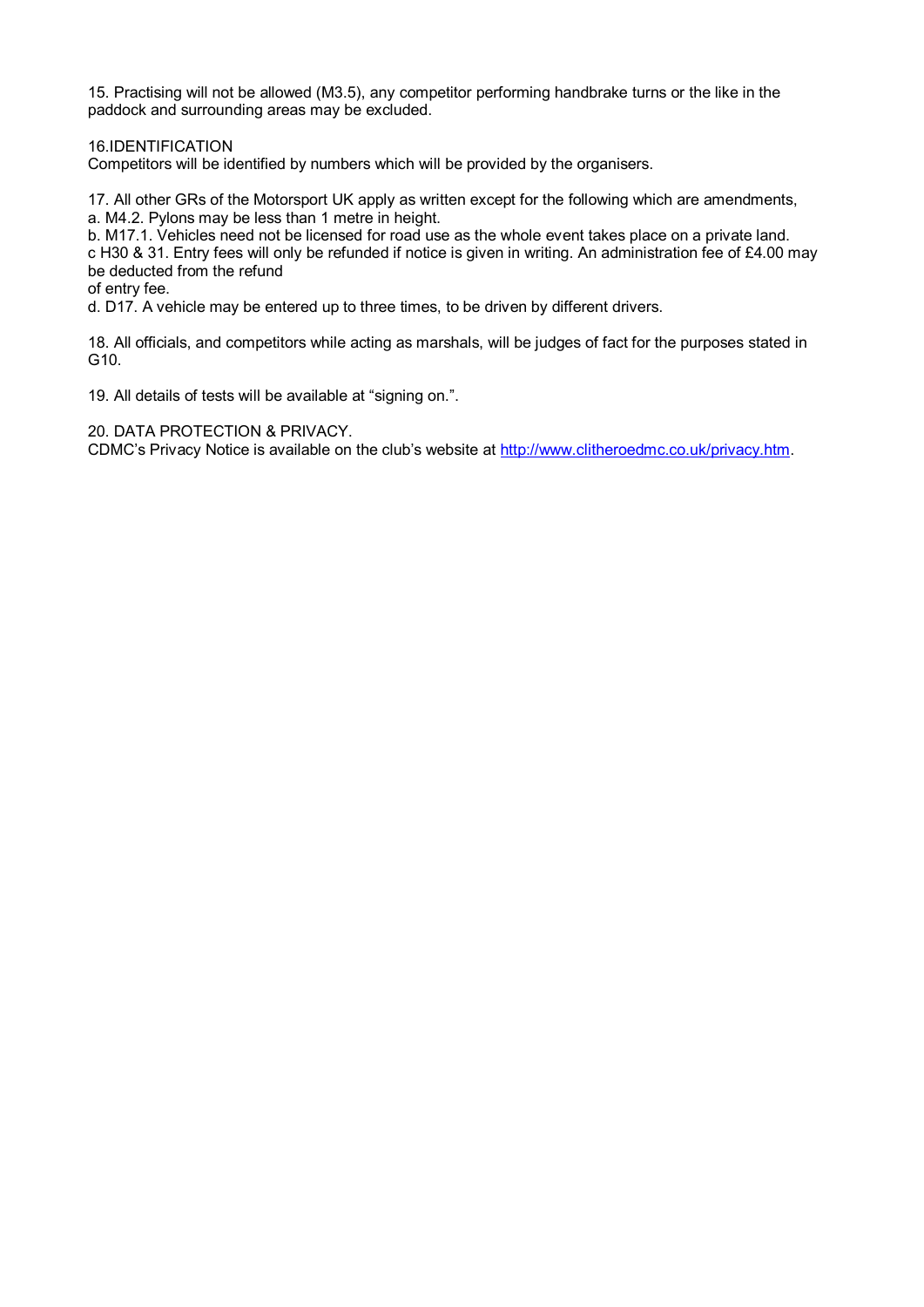## **ENTRY FORM—May Evening Autotest & PCA Tues 21st May 2019**

#### **PROMOTED BY Clitheroe & District Motor**

Held under the General Regulations of Motorsport UK (incorporating the provisions of International Sporting code of the FIA), these supplementary regulations and any written instruction the club may issue for the event.

PLEASE USE BLOCK CAPITALS THROUGHOUT

| Event entered (please circle) | <b>Autotest</b> | <b>Production Car Autotest</b> |  |
|-------------------------------|-----------------|--------------------------------|--|
|                               |                 |                                |  |

**Driver:** Address:

Postcode

Tel. No.

E-mail:

**Club** 

Do you hold a full RTA licence? Yes / No

### **Data Protection and Privacy -** http://www.clitheroedmc.co.uk/privacy.htm

Yes / No (please circle) CDMC would like to contact you to tell you about other events, both competition and social, which we are running. If you are happy to allow us to do this, please say so here.

# **Person to be contacted in case of emergency** Name: Address: Postcode: Tel. No.:

| Engine cc:                      |
|---------------------------------|
| Turbo/Supercharged?<br>Yes / No |
|                                 |
|                                 |
|                                 |
|                                 |

**Entry fee: CDMC member - Free ……………. Non-member - £5 …………….**

**+ CDMC membership if required £ 10 …………….**

|  | . |  |
|--|---|--|
|  |   |  |
|  |   |  |

**Total**

Make cheque/PO payable to **Clitheroe & DMC**.